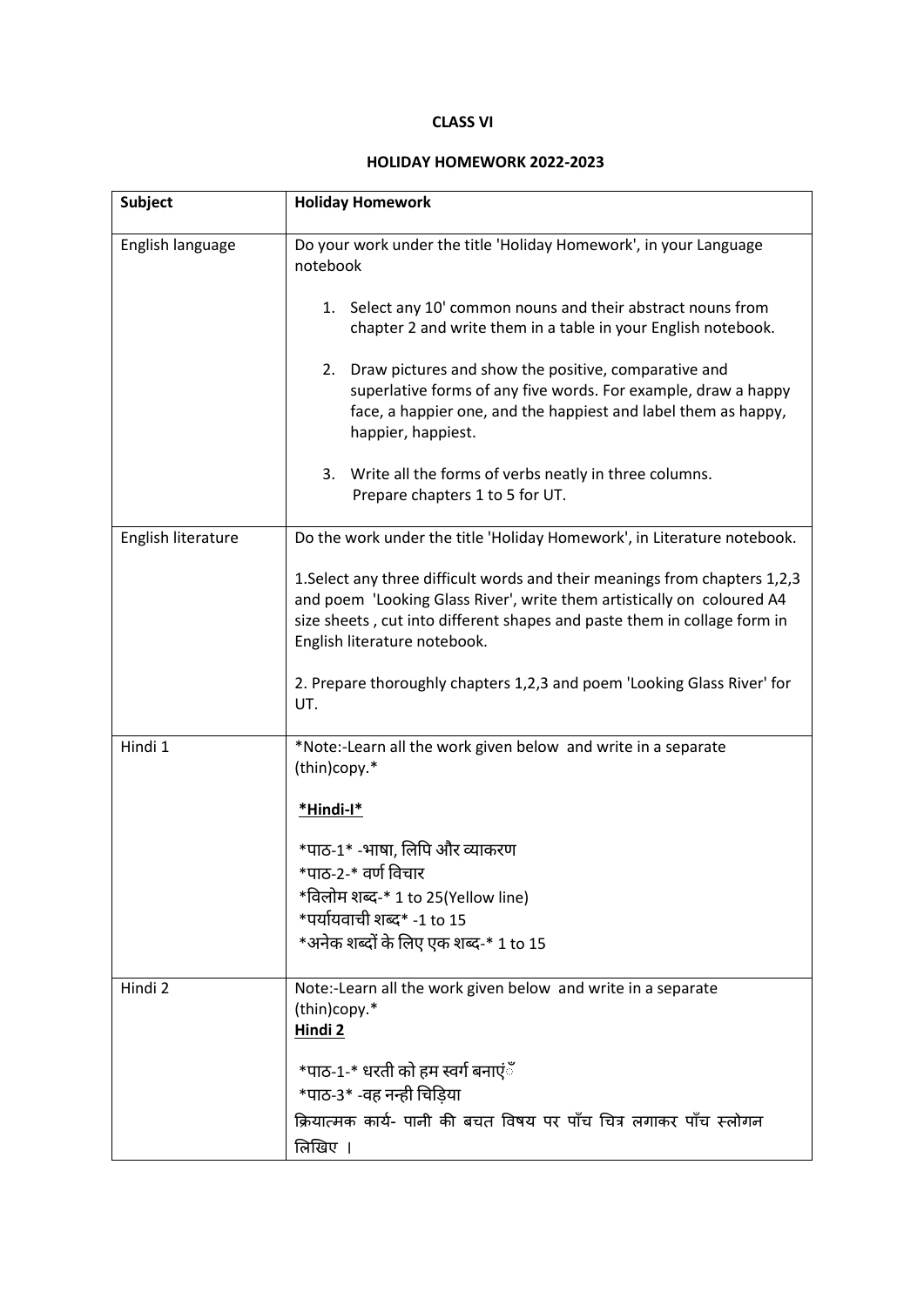| <b>Subject</b> | <b>Holiday Homework</b>                                                                                  |
|----------------|----------------------------------------------------------------------------------------------------------|
| Maths          | <b>Instructions:</b> Revise UT syllabus and then Solve these questions in A4 sheet.                      |
|                | <b>Question 1.</b>                                                                                       |
|                | a) Express:                                                                                              |
|                | $\mathbf{i}$ .<br>74982401 in words in Indian System.                                                    |
|                | ii.<br>Eight arab six crore seventy thousand and five in figures.                                        |
|                | iii.<br>47898992 in international system name.                                                           |
|                | b) Write the following:                                                                                  |
|                | Greatest and smallest number of seven digits that can be<br>$\mathbf{1}$ .                               |
|                | formed using $9,0,6,2,5,0,8$ .                                                                           |
|                | Difference of place value of odd digits of number 273256.<br>$\overline{\mathbf{11}}$ .                  |
|                | c) Simplify:                                                                                             |
|                | 645723-42681+2567292<br>i.                                                                               |
|                | 300217-12625-7528-234<br>11.                                                                             |
|                | d) i. The cost of a mobile phone is Rs. 20562. Find the cost of 728 such                                 |
|                | mobiles. (show multiplication also in RW column).                                                        |
|                | ii. A car covers 870 km in 12 hours. Find the speed of the car.                                          |
|                | e) Approximate 5847269 to                                                                                |
|                | Nearest tens<br>$\mathbf{i}$ .                                                                           |
|                | Nearest thousand<br>11.                                                                                  |
|                | iii. Nearest hundred                                                                                     |
|                | Nearest ten thousand<br>iv.                                                                              |
|                | <b>Question 2.</b>                                                                                       |
|                | a) Express the following as the product of prime numbers:                                                |
|                | 7938<br>i.                                                                                               |
|                | ii.<br>34650                                                                                             |
|                | b) What is the greatest number which will divide 410, 751 and 1030 so as                                 |
|                | to leave remainder 7 in each case?                                                                       |
|                | c) If the LCM of two numbers is 2079 and their HCF is 27. If one of the                                  |
|                | number is 189, find the other.                                                                           |
|                | d) Find the greatest possible length which can be used to measure exactly                                |
|                | the length $7 \text{ m}$ , $3 \text{ m}$ $85 \text{ cm}$ , $12 \text{ m}$ $95 \text{ cm}$ .              |
|                | e) Do as directed:                                                                                       |
|                | 585, 330, 420 (HCF by prime factorization)<br>i.                                                         |
|                | ii.<br>40, 144 and 180 (LCM by prime factorization)                                                      |
|                | iii.<br>256, 940 and 442 (HCF by long division method)<br>135, 162 and 108 (LCM by long division method) |
|                | iv.                                                                                                      |
|                | <b>Question 3.</b>                                                                                       |
|                | a) Find the value of $3810 \times 745 + 3810 \times 805 + 3810 \times 89$                                |
|                | b) Find the sum of 52974 and 34845. Also verify commutative law of                                       |
|                | addition.                                                                                                |
|                | c) Find the following using relevant property.                                                           |
|                | $983\times7923 + 2077\times983$<br>i.                                                                    |
|                | 93078×1786 - 786×93078<br>ii.                                                                            |
|                | Find the smallest five-digit number which is exactly divisible by 273.<br>d)                             |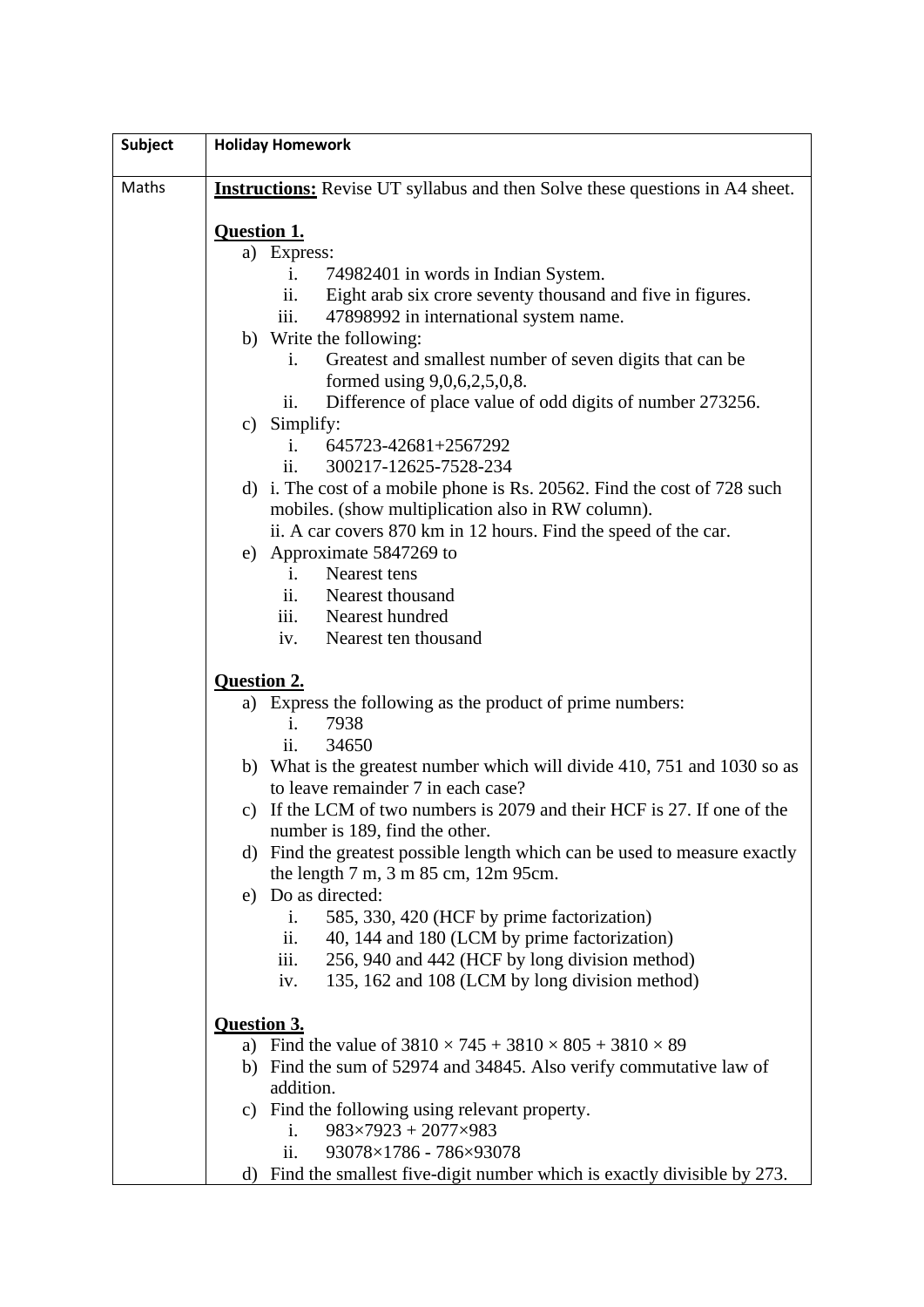|           | e) Find the product of $348 \times 1001$ by applying distributive property.            |  |
|-----------|----------------------------------------------------------------------------------------|--|
|           | <b>Question 4.</b>                                                                     |  |
|           | a) Write the integers in                                                               |  |
|           | $1, -3, -2, 4, 0, -1$ in ascending order.<br>$i$ .                                     |  |
|           | $-3, -2, 4, 1, -4, 6, -4$ in descending order.<br>ii.                                  |  |
|           | b) Write the absolute value of $-18$ , $+19$ , $-24$ and 5.                            |  |
|           | c) Find the values of                                                                  |  |
|           | $11+16-38-83+40$<br>i.                                                                 |  |
|           | ii. $11-7-8+13-20$                                                                     |  |
|           | iii. $(+360) \div (+12)$                                                               |  |
|           | d) What is the number which gives 12 when -39 is subtracted from it?                   |  |
|           |                                                                                        |  |
|           | e) Find the product :                                                                  |  |
|           | i. $(-14) \times (+5)$                                                                 |  |
|           | ii. $6 \times (-2) \times (-5)$                                                        |  |
|           | iii.<br>$(-10) \times (-20) \times (-30) \times (+40)$                                 |  |
| Chemistry | Dear students you are instructed to complete this work in                              |  |
|           | Chemistry fair copy $\blacksquare$ .                                                   |  |
|           | $\sqrt{ }$ Table 4.1, table 4.2, a part of periodic table (Page No. 40),               |  |
|           | table 4.3, table 4.4, table 4.6, table 4.7 and table 4.9.                              |  |
|           | $\sqrt{2}$ Figure 2.1 (Draw any ten diagrams from page no. 14 -                        |  |
|           | common laboratory apparatus)                                                           |  |
| Physics   | 1. Write characteristics of solid, liquid and gas.                                     |  |
|           | 2. Define all the the terms of interconversion state of matter like boiling, melting   |  |
|           | etc.                                                                                   |  |
|           | 3. Write advantages and disadvantages of friction force.                               |  |
|           | Complete this work on ruling sheets and attach in file                                 |  |
| Biology   | 1. Read and learn the following Chapters:                                              |  |
|           | Chapter 1,2 and 3.                                                                     |  |
|           | 2. Complete the following Project Work:                                                |  |
|           | a. Collect the things mentioned (i.e. different types of leaves and China rose flower) |  |
|           | in 'd'.                                                                                |  |
|           | b. Spread them on newspaper properly and dry them in folds of new paper carefully      |  |
|           | for 7 to 10 days.                                                                      |  |
|           | c. Take a thin scrap file.                                                             |  |
|           | d. Paste the following things in this file:                                            |  |
|           | •Leaf showing Parallel venation.                                                       |  |
|           | •Leaf showing Reticulate venation.                                                     |  |
|           | • A simple leaf                                                                        |  |
|           | • A compound leaf                                                                      |  |
|           | • Alternate arrangement of leaves                                                      |  |
|           | . Opposite arrangement of leaves                                                       |  |
|           | . Whorled arrangement of leaves                                                        |  |
|           | •Leaf tendril                                                                          |  |
|           | •Spine                                                                                 |  |
|           | • Scale leaves                                                                         |  |
|           | • China rose flower : Label the parts of flower from diagram 3,14 b                    |  |
|           | e.Label the type of leaf or flower you have shown.                                     |  |
| Geography | Geography                                                                              |  |
|           | Prepare 3 posters on pollution                                                         |  |